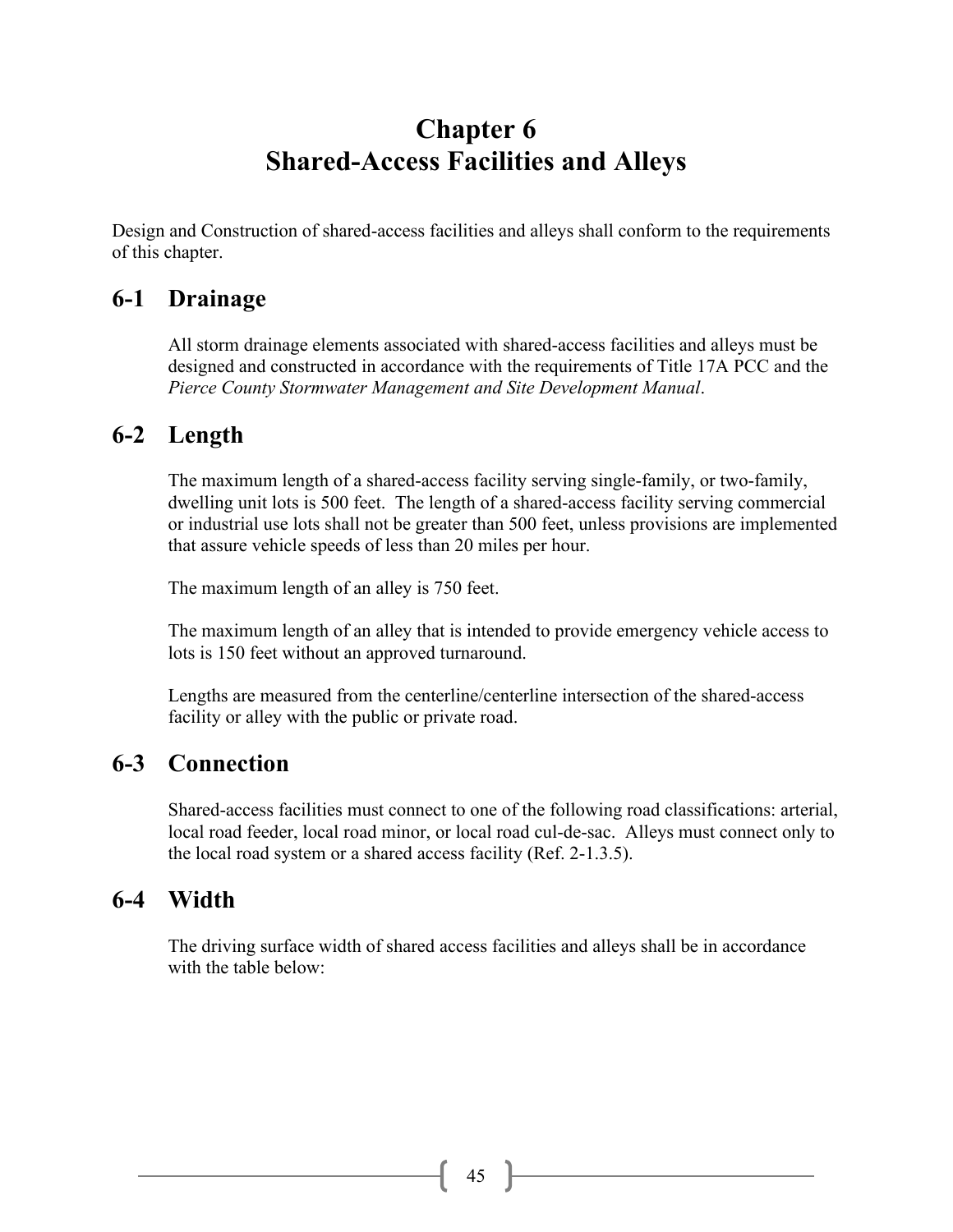| $\beta$ harcu Access / Ancy Ixequireu Widdh |                     |                  |                                                               |
|---------------------------------------------|---------------------|------------------|---------------------------------------------------------------|
|                                             |                     | Width            | Width                                                         |
|                                             | <b>Dwelling</b>     | (minimum driving | (minimum driving surface)                                     |
|                                             | <b>Units</b>        | surface) $(3)$   | with sprinklers) $(2)(3)$                                     |
|                                             |                     |                  | 15' if one dwelling unit is<br>sprinklered, 12' with 2' clear |
| <b>Shared Access</b>                        | $\leq$ 2            | 18'              | area $^{(1)}$ if all are sprinkled                            |
|                                             | $\leq4$             | 20'              | 18'                                                           |
|                                             | $>4(9 \text{ max})$ | 24'              | 22'                                                           |
| Commercial                                  |                     |                  |                                                               |
| <b>Shared Access</b>                        | N/A                 | 24'              | 22'                                                           |
| One Way Alley                               | N/A                 | 12'              | N/A                                                           |
| Two Way Alley                               | N/A                 | 16'              | N/A                                                           |

#### **Shared Access / Alley Required Width**

Notes:

(1) The cleared area must be maintained on each side of the minimum driving surface, be at the same grade, and be free of obstructions such as trees or large boulders.

(2) These structure(s) must have an approved National Fire Protection Association (NFPA) fire sprinkler system installed.

 $<sup>(3)</sup>$  In order to accommodate ladder trucks, multi-family, and commercial structures three stories and</sup> greater or over 30' in height shall have access roads in accordance with International Fire Code Appendix D105.

## **6-5 Easement or Tract Width**

Shared-access facilities and alleys are required to be in private easements or private tracts. The easement or tract widths must exceed the driving surface width by 1/2 foot on each side.

## **6-6 Vertical Clearance**

Shared-access facilities and alleys shall have an unobstructed vertical clearance of not less than 13 feet 6 inches.

## **6-7 Driving Surface Structural Section**

Shared access and alley structural sections must be designed and constructed to support the imposed loads of fire apparatus and must provide an all-weather driving surface. Compliance with the Stormwater Management and Site Development Manual may require that the shared accesses and alleys be designed and constructed using permeable pavement.

The following are additional criteria related to the required driving surface structural section: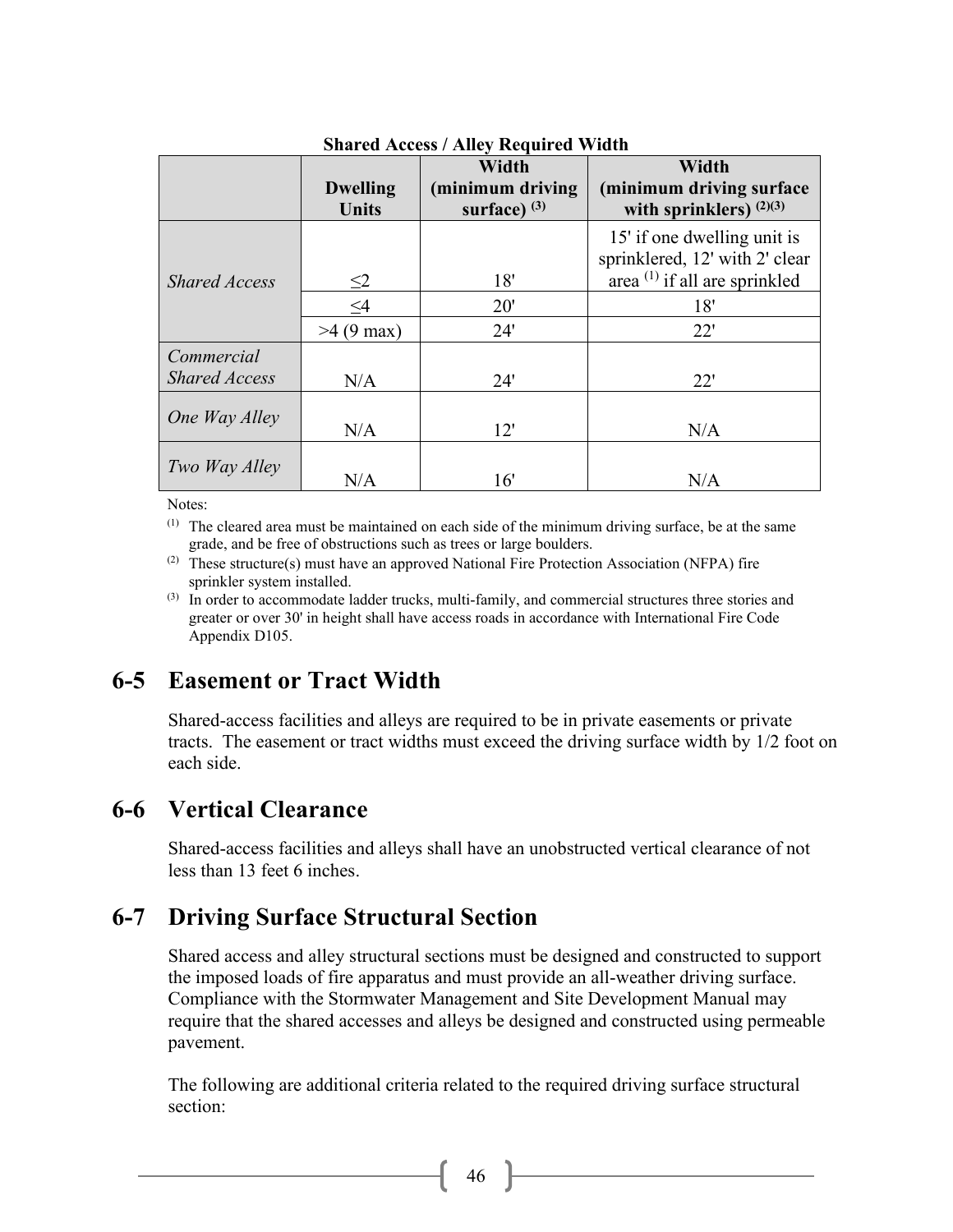- Shared accesses with grades of 12 percent or greater must be paved with asphalt or Portland cement concrete.
- Shared accesses located in the urban area of the County must be paved.
- Shared accesses located in the rural area of the County may be gravel if permeable pavement is not required in accordance with the Stormwater Management and Site Development Manual.
- Shared accesses serving a subdivision in the urban area that proposes the creation of not more than two lots and limits each lot to not more than one primary dwelling unit and one accessory dwelling unit is not required to pave the shared access facility except when the grade of the shared access facility exceeds 12 percent, or permeable pavement is required in accordance with the Stormwater Management and Site Development Manual.
- All alleys must be paved.

Acceptable shared access and alley pavement structural sections can be found in the Pierce County Standard Drawings.

## **6-8 Turning Radii**

For shared-access facilities and alleys that are intended to provide access for emergency vehicles, the minimum outside turning radii for the driving surface shall be 45 feet for all curves.

For alleys that are not intended to provide access for emergency vehicles, the driving surface must be designed to allow for reasonable ingress and egress from each lot or garage. To be considered reasonable, the alleys must be designed to minimize turning movements by a passenger vehicle (P vehicle as per the American Association of State Highway and Transportation Officials).

## **6-9 Turnarounds**

A cul-de-sac is required at the end of any dead end, shared-access facility which is longer than 150 feet. Cul-de-sacs are not allowed on alleys.

## **6-10 Bridges and Structures**

All bridges and structures (including non-standard drainage structures such as custom vaults) that are necessary to provide structural support to the driving surface width must be designed to meet HL-93 live loading.